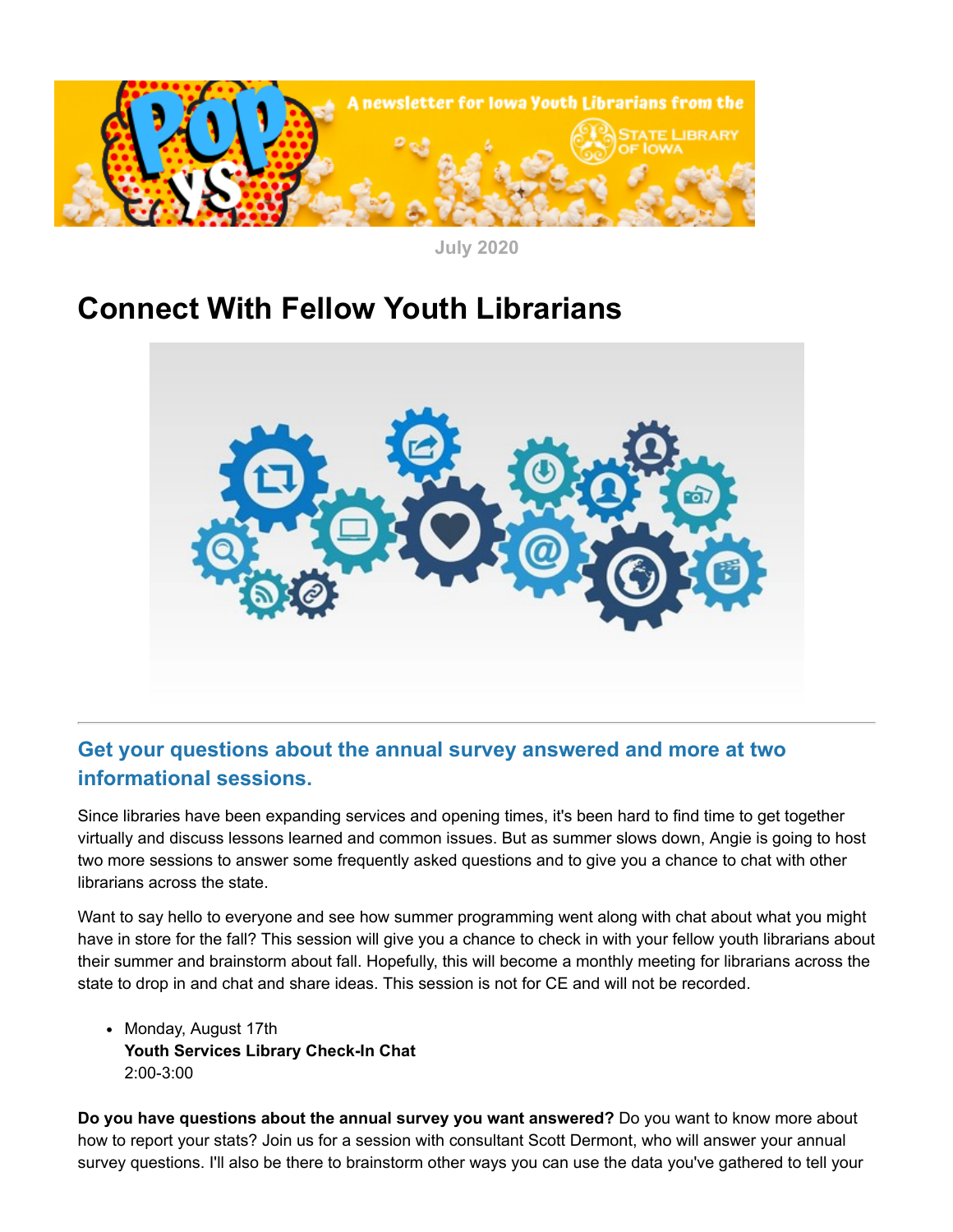library's story. **This session is not for CE, but it WILL be recorded** and shared on the State Library website if you can't make it live.

• Monday, August 24th **Youth Services Programming Annual Survey Conversation** 1:00-2:00

If you have questions, comments, or suggestions about either of these sessions or any other sessions that might be useful, please [email Angie!](mailto:angie.manfredi@iowa.gov)

**Join Angie at either of these sessions by clicking the link below about 5 minutes before the session is set to start. Both of the meetings will use this link:**



## **Oh no! My stats are terrible! What do I do?**

## **Telling Your Story**

While the State Library and the federal government have made numerous changes to what information we request be filled out for our statistical purposes, you should continue to keep track of what you are doing and who you are reaching so you can better tell your library's story to your local stakeholders. Just because we are not asking for something on the annual survey doesn't mean it isn't important for you to keep track of. Count everything you do so you can tell your story on the local level. The questions we have on the annual survey are used to tell the library story at the state and national level and because of its broad nature can not account for every service each library provides.

You might be panicked or sad looking at your summer numbers for this year (or maybe even for all of 2020!) What can you do to get the message across about the work you have done? What should you be counting? What does that mean and look like?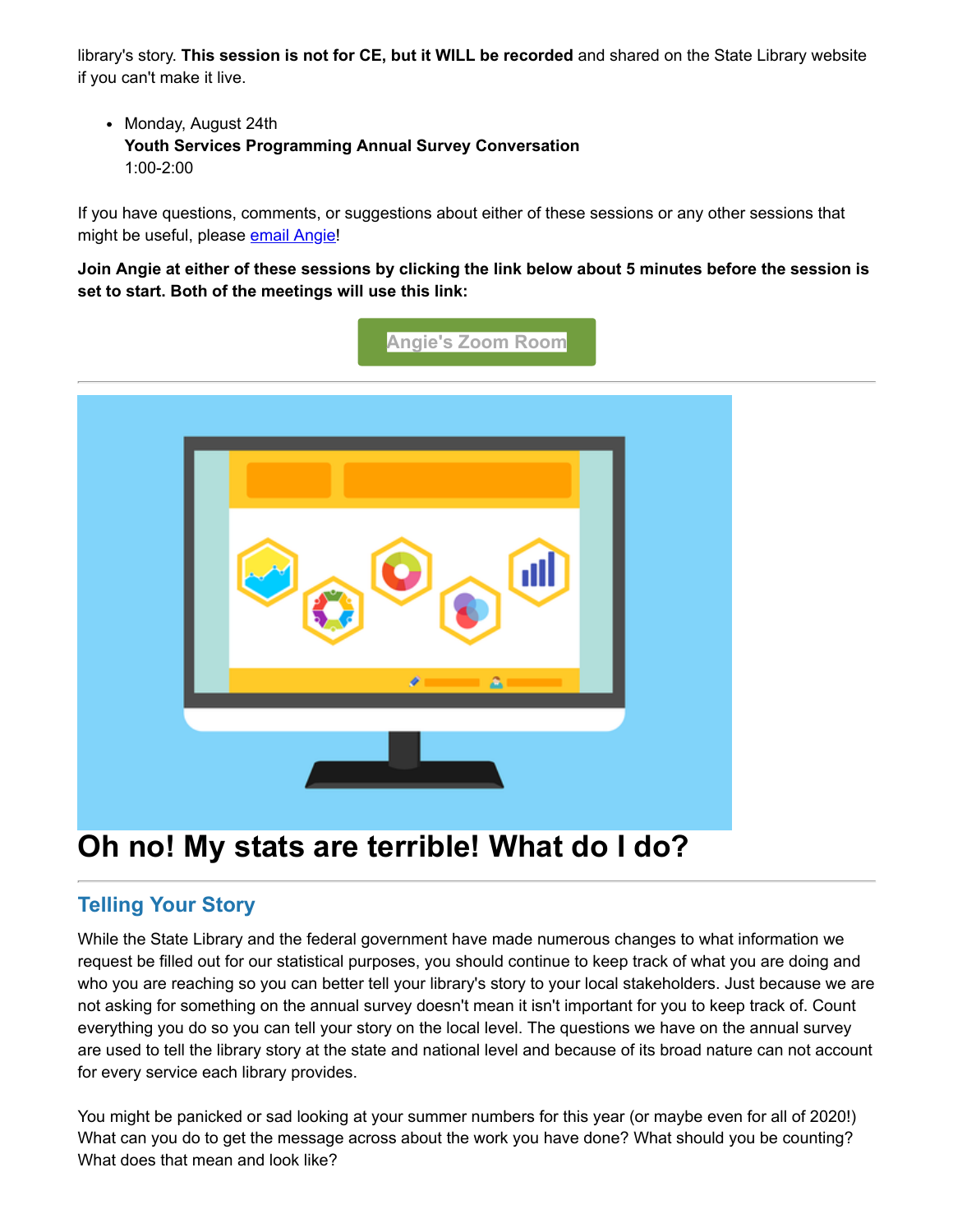### **Local Data Counts**

It is important to communicate in a meaningful way to your library board how you have served the community during this public health crisis by adapting services. This includes virtual storytimes, grab and go bags, interactive social media posts, phone calls to patrons, newspaper articles, community partnerships for meal and book delivery….the list goes on and on. The numerous ways in which you serve your community have never, and will never, be captured in totality on the public library annual report; there are simply too many locally specific and creative means of providing library service. Use local data to tell your library's story *year round*. This is the essence of everyday advocacy--the best insurance policy to invest in.

### **Grab and Go Efforts**

When thinking about grab and go bags, or similar packaged independent activities, consider keeping track of how many were distributed, where, when, etc. These are numbers that will matter the most on a local level. You are looking here to report to your board how many kits or bags were taken, you do not need to qualify to them "we handed out 15 kits one week and 4 of them were to one family." Focus instead on the larger community connections you have made. If you took 15 kits to a meal site and they were all taken, focus on the partnership you built with the meal provider and how you were present at a community event in a new way.

### **Managing Expectations**

Every metric we are conditioned to use in our libraries has limited value right now. Statistics cannot accurately convey the ways we are responding to our communities through service, especially when one of those ways is to give everyone space (social distance and emotional distance). Regarding statistics, it comes down to managing expectations and letting go of certain numbers. We are used to reporting on the quantity, but this is an opportunity to focus on the quality. Also, we know that across the board when libraries switch to recording programs digitally, they see a decrease in participation. That is true in pandemic times or not! This is probably because it suddenly becomes a lot more "official" tracking instead of "just checking off how many paper logs we gave out." It doesn't suddenly mean your program has failed, it just means your patrons are adjusting to new ways of tracking and you are adjusting to new ways of encouraging engagement.

### **Your Story is More Than Numbers**

We anticipate seeing a decline in hours and weeks open to the public, program numbers and program attendance, circulation of traditional materials, and public computer use in Iowa public libraries. You should also accept that this will not be like any other year and try not to compare things to previous years. Rather than focus on what is out of your control, communicate what you are doing and the impact it is having. *Be specific and share examples of patron interactions and patron feedback*. **This is absolutely the time to ask your community to step up and share about why they love the library and how they use the library.** These are the stories that will matter the most in your community and in the long run. Whether it was helping someone get a printed document in the nick of time or providing hand-selected titles for an avid reader stuck at home, or the thank you notes from your virtual storytime fans or the caregivers grateful for your grab and go kits, you are making a difference. **Telling your story to your community and being available to serve them is the most important thing you can do right now.**

*(A huge thank you to Tessa Michaelson Schmidt, Youth and Inclusive Services Library Consultant at [Wisconsin Department of Public Instruction](https://dpi.wi.gov/?utm_medium=email&utm_source=govdelivery) for the majority of this text. I modified and edited some of it to be relevant to Iowa but I borrowed most of the text from Tessa's awesome post for her Wisconsin librarians. I am grateful!)*

# **NEW Collection Development Resource**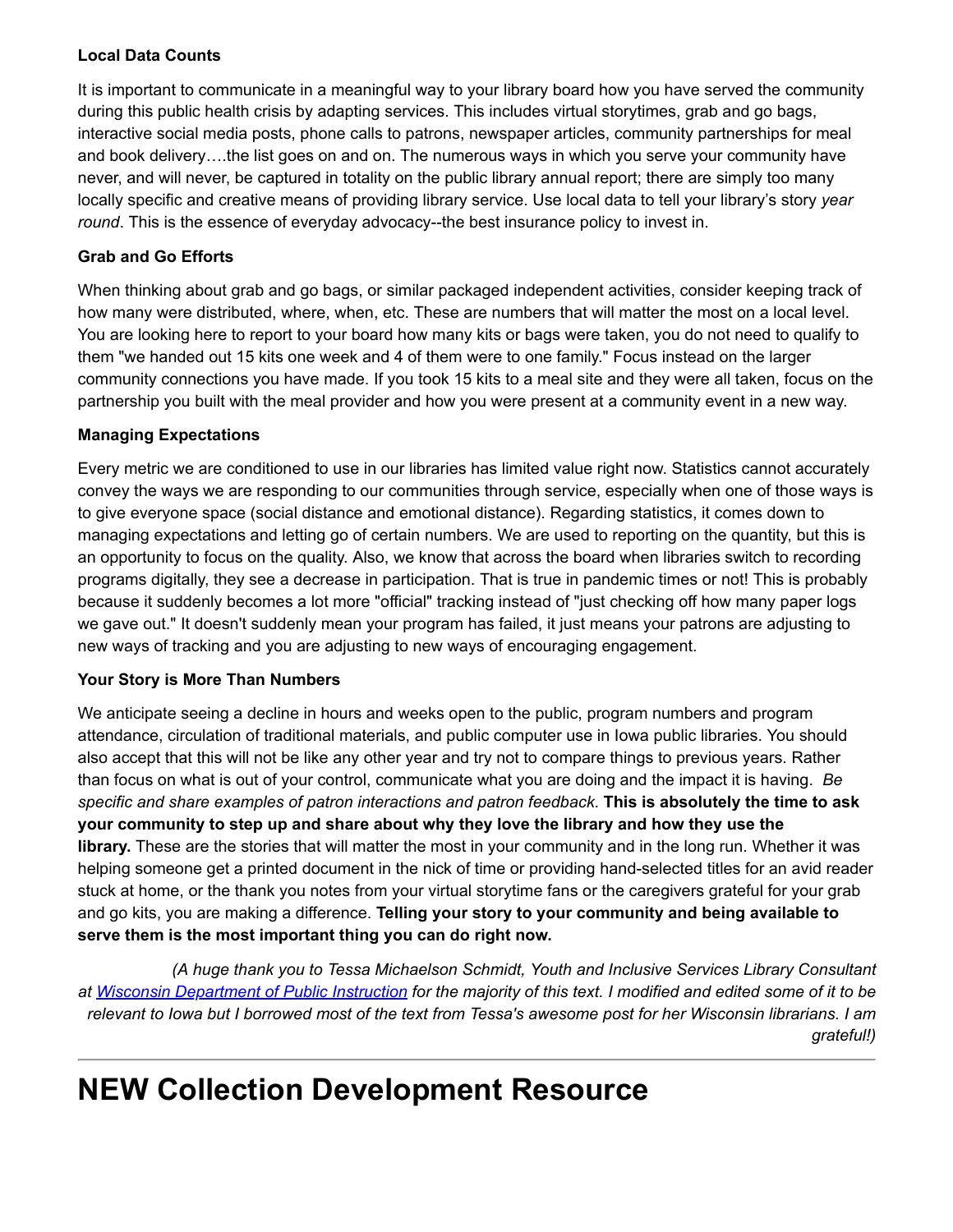

Since collection development is always a frequent request for training, Angie wanted to create a resource that could be constantly changing and useful for a variety of purposes. After trying several different free services and websites, she decided to create a [Wakeletp](https://wakelet.com/?utm_medium=email&utm_source=govdelivery)age. This is a page that will allow her to create several different "boards" spotlighting reader's advisory lists for a wide range of topics. New books and lists can be added as needed or even requested! You can use these lists for quick collection development or even share them directly with your own patrons to see what they might be interested in.

**[Visit the State Library of Iowa on Wakelet](https://wakelet.com/@StateLibraryofIowa?utm_medium=email&utm_source=govdelivery)**

Take a look at the first four boards:

- **[Early Chapter Books with BIPOC Characters](https://wke.lt/w/s/OI5Xi6?utm_medium=email&utm_source=govdelivery)**
- What to Read After *[Diary of A Wimpy Kid](https://wke.lt/w/s/niOvEk?utm_medium=email&utm_source=govdelivery)* [and](https://wke.lt/w/s/niOvEk?utm_medium=email&utm_source=govdelivery) *[Dork Diaries](https://wke.lt/w/s/niOvEk?utm_medium=email&utm_source=govdelivery)*
- [Picture Books for Opening BIG Conversations](https://wke.lt/w/s/B5LyrJ?utm_medium=email&utm_source=govdelivery)
- [Young Adult Short Story Collections](https://wke.lt/w/s/Ua-TPG?utm_medium=email&utm_source=govdelivery)

If you find a new book that you love, have questions, comments, or suggestions about other lists and collections that would be useful or want to share any feedback about this resource, please [email Angie,](mailto:angie.manfredi@iowa.gov) she would love to hear all kinds of feedback from you about this as she moves forward!

# **August Continuing Education Opportunities**

## **Pop YS Live**

### **Thursday, August 20, 1:00 p.m. to 2:00 p.m.**

Join us for a POP of continuing education! August's session will be extra special and include an awesome author chat!

**Discover Great Places Through Reading: Iowa's Selection**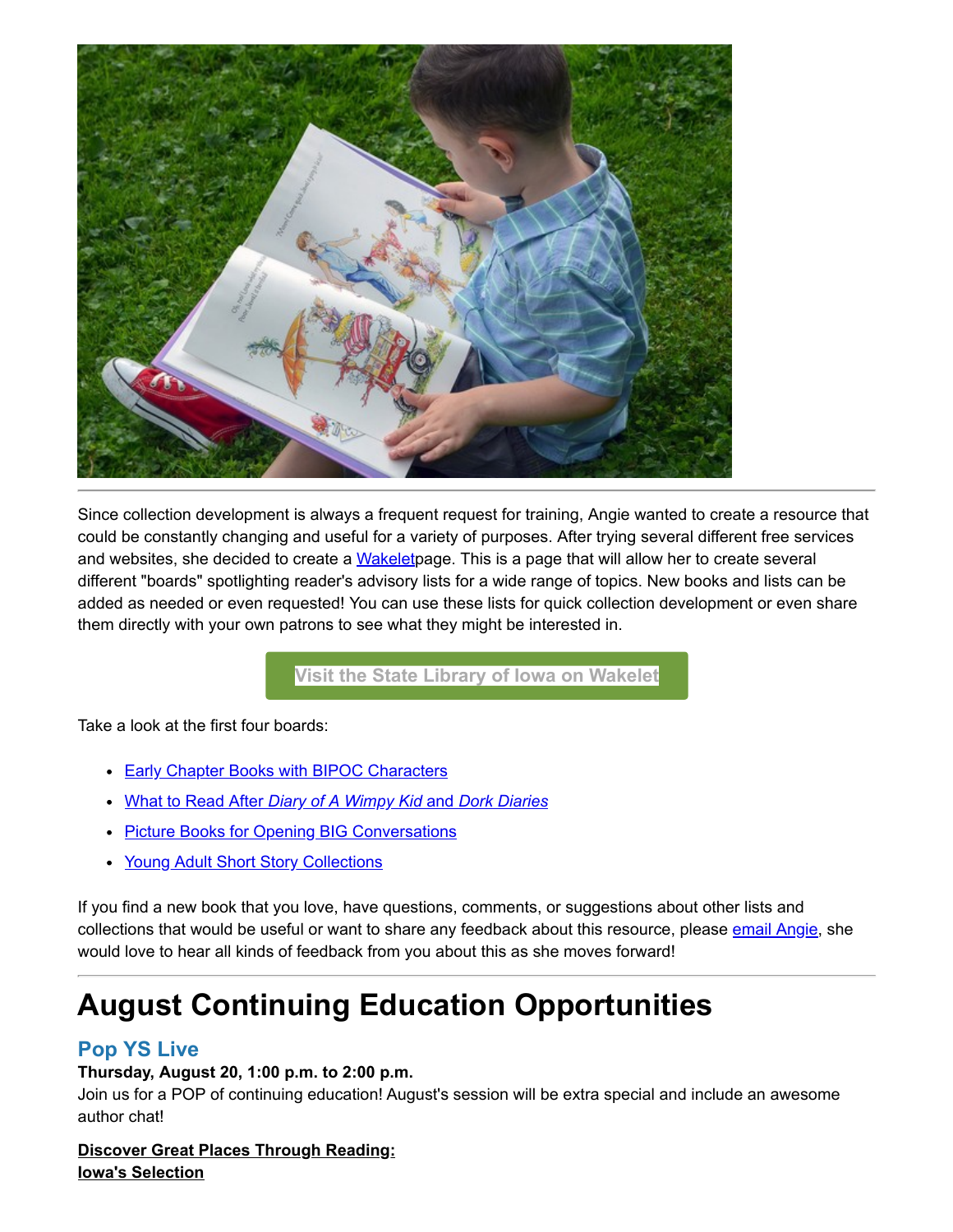

Join us for a super special announcement! Every year, a list of books representing the literary heritage of the 50 states, the District of Columbia and the U.S. Virgin Islands is distributed by the Library of Congress's Center for the Book during the National Book Festival. This year, the festivities are moving online! Find out more: [http://read.gov/greatreads/](http://read.gov/greatreads/?utm_medium=email&utm_source=govdelivery)

We'll be revealing Iowa's awesome 2020 selection for the Discover

Great Places Through Reading list at our August Pop YS session. And just to make it even more exciting, **we'll also be joined by the creators of this year's selection and you'll get to hear more about the book and how and why the book was made.** We'll also be giving you ways you can share the book at your library and in your library programming and take a look at the Discover Great Places Through Reading program.

You don't want to miss this announcement and author chat!

**[Register for August Pop YS Live](https://statelibraryofiowa.lmscheckout.com/Course/view/pysl08-1?utm_medium=email&utm_source=govdelivery)**



### **YACHT Club Discussion - a NEW Youth Services professional development series Tuesday, August 25th, 10:00-11:00 AM**

Set sail with Youth Services Consultant Angie Manfredi on the latest CE opportunity from the State Library. Once a month the **YACHT Club (Young Adult/Children's Hot Topics) Discussion** will meet to

chat about articles, a podcast episode, blog posts, or some other accessible-to-all youth services professional development resource. Participants will read/listen to/watch the resources, then we'll get together to discuss them and how they can apply to our work as Children & Youth Librarians in Iowa. The topic for August is **Evaluating and Understanding Non-Fiction for Young People**

You'll receive each month's assignment once you register. To ensure a productive discussion for everyone, sessions are limited to 40 people and you must have a microphone to participate. Sessions will not be recorded. While any library staff can attend, the topics will be focused on youth services, so we'd love to see a great turn out from our youth services specialists. Since space is limited and sessions are not recorded, please only register if you are able to attend live. Also because you must review the resources in advance of our session, registration closes 8/22/2020.

All aboard!

**[Register for August YACHT Club Discussion](https://statelibraryofiowa.lmscheckout.com/Course/view/yacht08-1?utm_medium=email&utm_source=govdelivery)**

# **YS COVID-19 Idea Swap**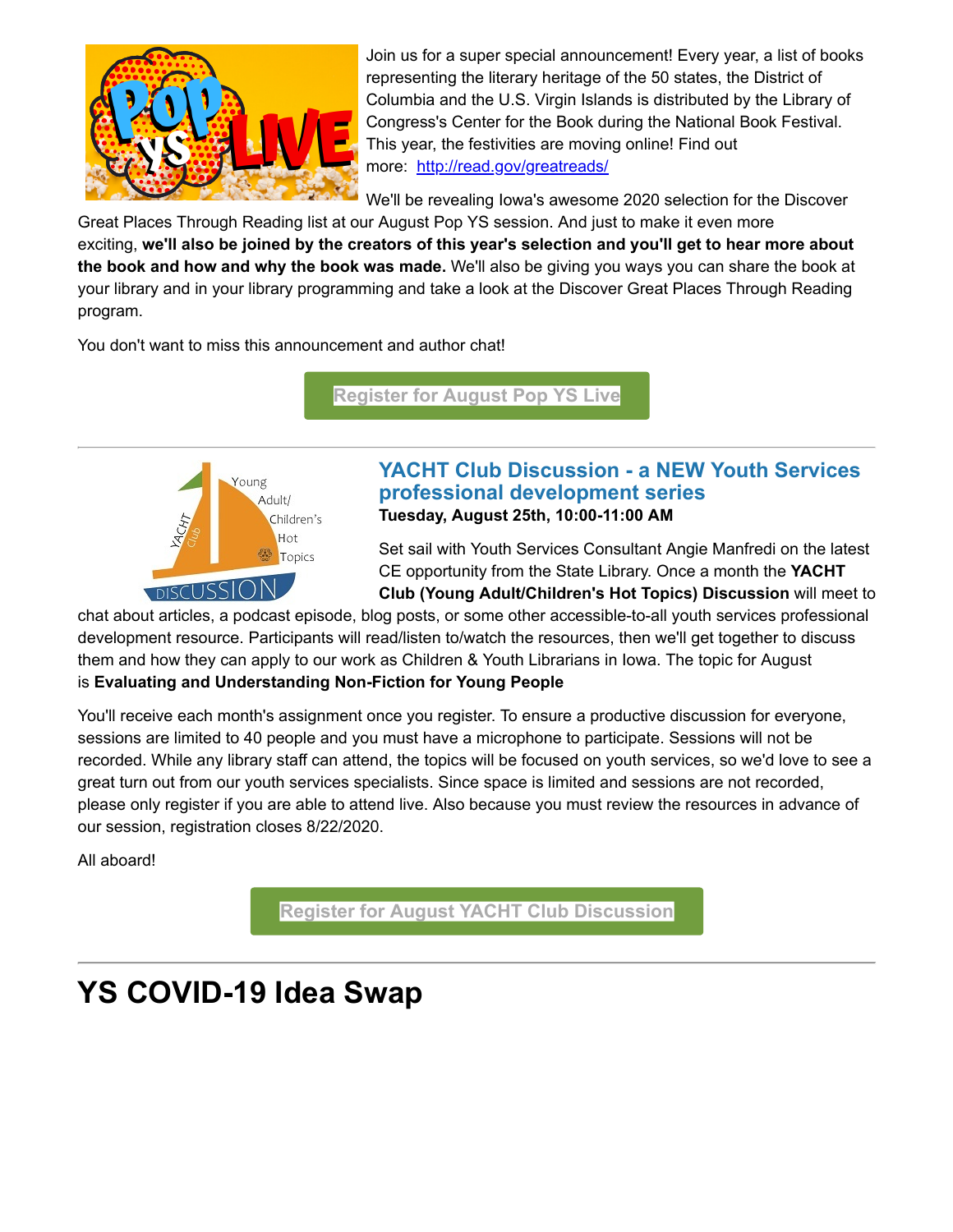

## **Don't forget to check out our COVID-19 Programming Idea Swap!**

After the May series of COVID Conversations, Angie realized there needed to be one space to round up all the amazing examples of programming and outreach for kids, teens, and families that were happening all over the world. That led to the creation of the YS COVID Idea Swap. This is a living document that you are invited to contribute to! New items are always being added and have been added since the list was shared last month. **You can find the newest additions in any section at the very bottom of each category** - if you are adding your own links and ideas, please share them there.

Meanwhile, Angie adds all the best and newest things she finds. That includes links to storytimes from around the globe, grab and go activity kits ideas, printables for sharing, videos for teens and families, and more. View or add to it anytime and check back often! If there's something you want to share but are hesitant about adding it yourself or you have ideas of what else would be helpful to be added, [email Angie](mailto:angie.manfredi@iowa.gov).

**[Youth Services COVID-19 Idea Swap](https://docs.google.com/document/d/17kL8Ur1n1N2rEN0QEaPwmXtQe0vDKt2ZOaLIYlLct-Y/edit?utm_medium=email&utm_source=govdelivery)**

# **Can't-Miss Professional Development**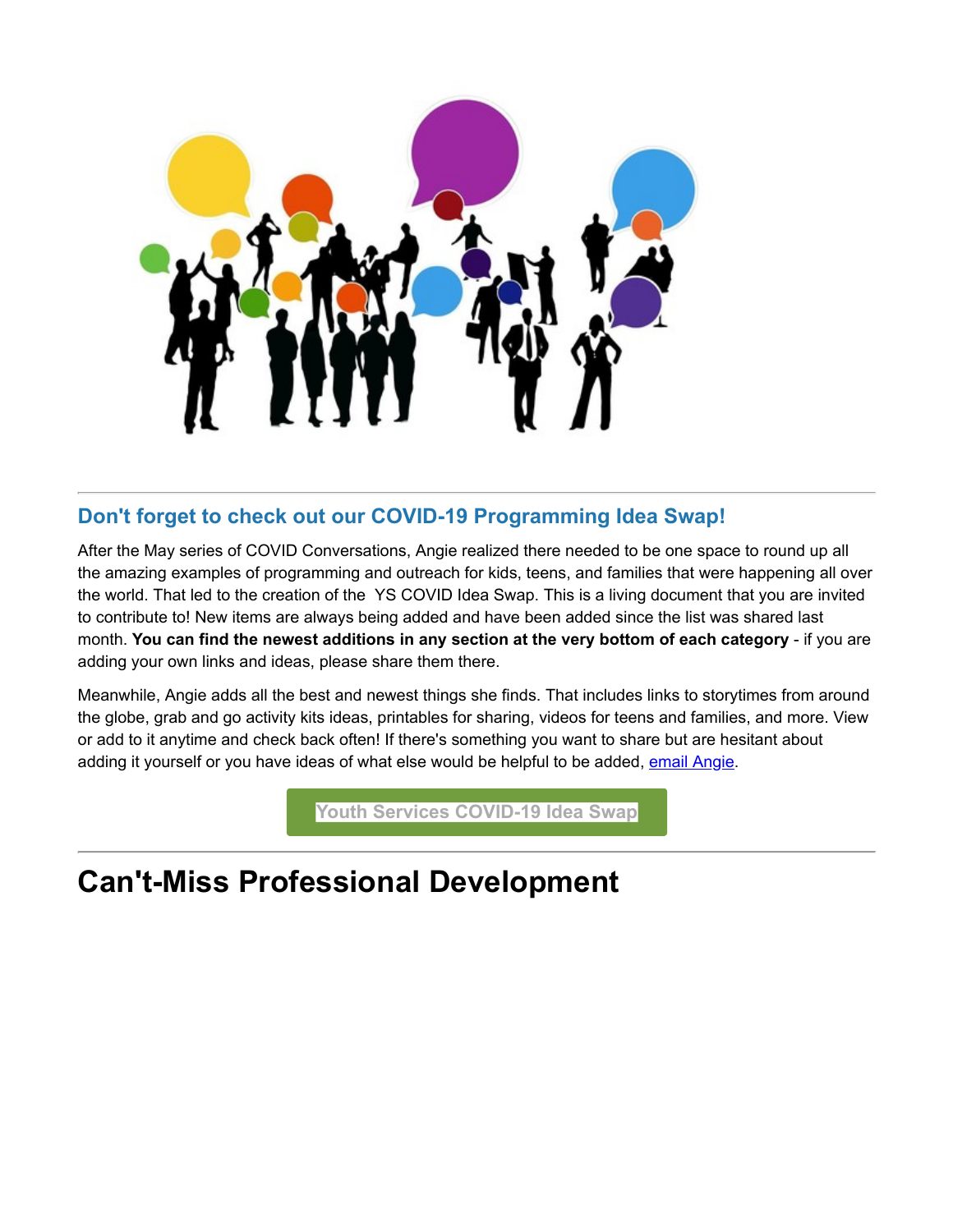

There are so many great webinars, videos, blog posts, and online programming examples being created it's hard to keep up! Here's a curated list from Angie with some she thinks can be the most useful.

- The Association for Library Services to Children (ALSC) in collaboration with Colorado Libraries for Early Literacy (CLEL) has created **a comprehensive, easily accessible, genuinely wonderful Virtual Storytime Services Resource Guide**. This guide has information on accessibility, serving diverse communities, technology tools and more. [You can access the entire guide, including blog posts, now](http://www.ala.org/alsc/virtual-storytime-services-resource-guide?utm_medium=email&utm_source=govdelivery). I know I already have it bookmarked!
- Have you always wanted to attend Comic-Con? Not only did Comic-Con go online this year but so did the **Comic Conference for Educators and Librarians**. A joint collaboration between the San Diego Public Library and Comic-Con, this is a free conference. The panels will explore the role comics play in promoting education and literacy. There are so many great panels including topics about how to analyze text graphic novels to programming to looking at the power of teamwork in kids comics. Tons of creators, librarians, and scholars participated and [you can view all the panels at the San Diego Public](https://www.sandiego.gov/CCEL?fbclid=IwAR1GoIBz474Y2vEqYH1kX0GLA0cRskT-odWkDtvcpE0eRYycfLKDBh8z-6k&utm_medium=email&utm_source=govdelivery) Library's website.
- So many author festivals have moved online, creating a unique opportunity to watch panels with bestselling authors and people working in the industry. You can also share these videos on your social media channels as an easy way to do promotion. **The Juneteenth Book Festival celebrated Black American authors** and had an amazing line-up of panels for all ages, not just kids and teens. I especially loved the one on Black romance writing! [All the panels are now up on YouTube.](https://www.youtube.com/channel/UCu--Ur5D1oWHD3JOM9rODxw/featured?utm_medium=email&utm_source=govdelivery)
- Cressida Cowell, author of *How to Train Your Dragon*, is currently the UK's Children's Laureate. She has created a super cool collection of videos from authors and illustrators about creating and reading. But my absolute favorite is the collection from June 9th: **Read Around the World** which hosts videos from the Children's Literature Laureates from all across the world! **The Children's Literature Laureates from the UK, Wales, Ireland, Australia, The Netherlands, and the USA all read from their work**. I loved this look at international kidlit and the entire collection is really pretty neat and has tons of videos about writing, drawing, and creating that are awesome. You can view the entire collection [here. \(I also loved the poetry day, there's even a video about how to read poems out loud. Such great](https://www.booktrust.org.uk/what-we-do/childrens-laureate/?utm_medium=email&utm_source=govdelivery) stuff!)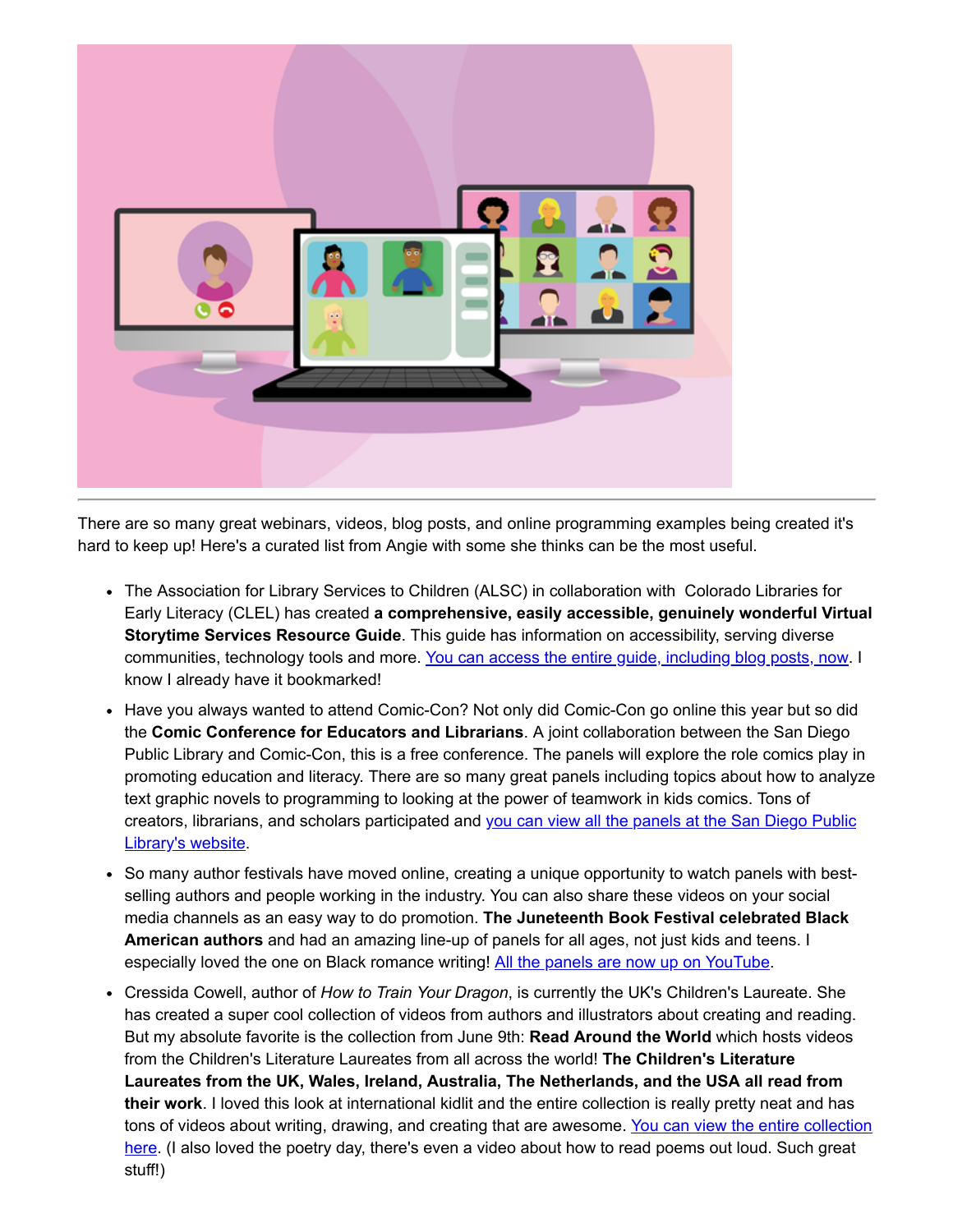- The Centers for Disease Control has created a series of webinars about COVID-19 and community impacts and I found the most recent one to be very helpful. They were joined in this session by staff from The National Child Traumatic Stress Network and **they covered a wide range of ways to support children and adolescents during COVID-19** as well as resources provided by the The National Child Traumatic Stress Network. [The webinar, slides, and transcripts are now posted,](https://emergency.cdc.gov/epic/learn/2020/webinar_20200722.asp?deliveryName=USCDC_964DM33386&utm_medium=email&utm_source=govdelivery) past CDC websites about COVID-19 are also linked on this page (look at the column on the left)
- [The Great Stories Club](http://www.ala.org/tools/programming/greatstories?utm_medium=email&utm_source=govdelivery) is a nationwide program sponsored through ALA that encourages libraries to host small-group book discussions for teens, especially those that are traditionally underserved. You can apply annually to receive funding to be part of the Great Stories Club officially, but they also provide lots of free resources, including book discussion guides**. They recently had two webinars about Reading and Talking About Race that also highlights the Great Stories Club.** This was one of the first national projects I was ever involved in and I think it remains a great resource. I think now is the perfect time for [checking out both webinars](https://programminglibrarian.org/learn/reading-and-talking-about-race-intro-ala%E2%80%99s-great-stories-club-part-1-deeper-our-skins?utm_medium=email&utm_source=govdelivery) and the [list of resources](http://www.ala.org/tools/programming/greatstories/resources/skins?utm_medium=email&utm_source=govdelivery)!
- [Story Seeds](https://www.storyseedspodcast.com/?utm_medium=email&utm_source=govdelivery) is a fun project that brings kids and writers together. Basically, kids provide published **authors with a "story seed" and then the writers turn it into an actual short story.** It's all brought [together as a podcast. Not only are these fun to listen to and are great to share but they also provide](https://www.storyseedspodcast.com/?utm_medium=email&utm_source=govdelivery) resources like [activity zinesa](https://www.storyseedspodcast.com/imaginationlab?utm_medium=email&utm_source=govdelivery)nd you could even possibly turn it into a program of your own: can you grow stories from the "seeds" shared by your kid patrons? Pair adult or teen patrons with growing the seeds? Work on them as a community? Lots to think about and dig into! (pardon the pun...)
- Another event that moved online this summer was the Scholastic Book Fair summer tours. These events traveled city to city and hosted authors, teachers, and librarians in conversation with popular authors. Now they've turned into #BookJoy conversations every week, hosted by John Schu, Ambassador of School Libraries for Scholastic. **Book Joy Live encourages reading, shares free resources, and spotlights can't-miss new books.** I always love watching these and fun stuff often [happens - recently you could watch some authors open their Newbery medals live !! you can find all the](https://www.facebook.com/watch/ScholasticBookFairs/638441630085548/?utm_medium=email&utm_source=govdelivery) sessions on Facebook. Pick a favorite author or choose an author you've never heard of before and dive in.
- Whether you feel like a seasoned pro or like you're still getting your feet wet, I found this recent **WebJunction webinar [Getting Started with Digital Storytimes](https://www.webjunction.org/events/webjunction/getting-started-with-virtual-storytimes.html?utm_medium=email&utm_source=govdelivery)** to be really useful. It has lots of tips, including how to promote your programs and how to feel more comfortable presenting virtually.

### *What professional development have you been loving? Are there specific resources you're looking for? Drop your questions and your favorites in [an email to Angie](mailto:angie.manfredi@iowa.gov) to be featured in the next round-up.*

**[State Library of Iowa Youth Services](https://www.statelibraryofiowa.org/ld/t-z/youthservices?utm_medium=email&utm_source=govdelivery)**

Youth Services Consultant: [Angie Manfredi](mailto:angie.manfredi@iowa.gov)

1112 East Grand Avenue Des Moines, Iowa 50319

*The Continuing Education program is made possible in part by the Institute of Museum and Library Services under the provisions of the Library Services and Technology Act as administered by the State Library of Iowa.*